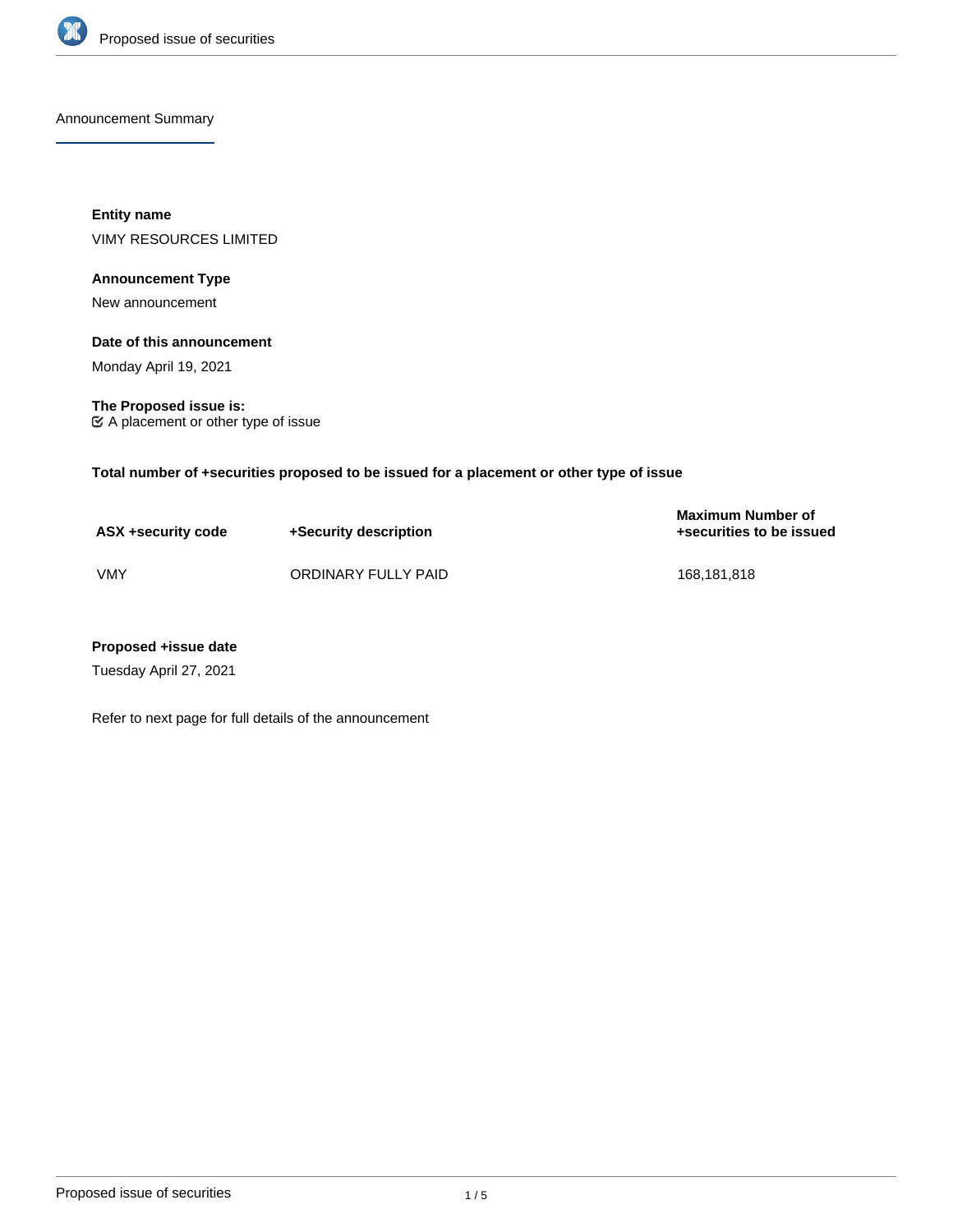

Part 1 - Entity and announcement details

# **1.1 Name of +Entity**

VIMY RESOURCES LIMITED

We (the entity named above) give ASX the following information about a proposed issue of +securities and, if ASX agrees to +quote any of the +securities (including any rights) on a +deferred settlement basis, we agree to the matters set out in Appendix 3B of the ASX Listing Rules.

**1.2 Registered Number Type**

ABN

**Registration Number**

56120178949

**1.3 ASX issuer code**

VMY

# **1.4 The announcement is**

New announcement

# **1.5 Date of this announcement**

Monday April 19, 2021

## **1.6 The Proposed issue is:**

A placement or other type of issue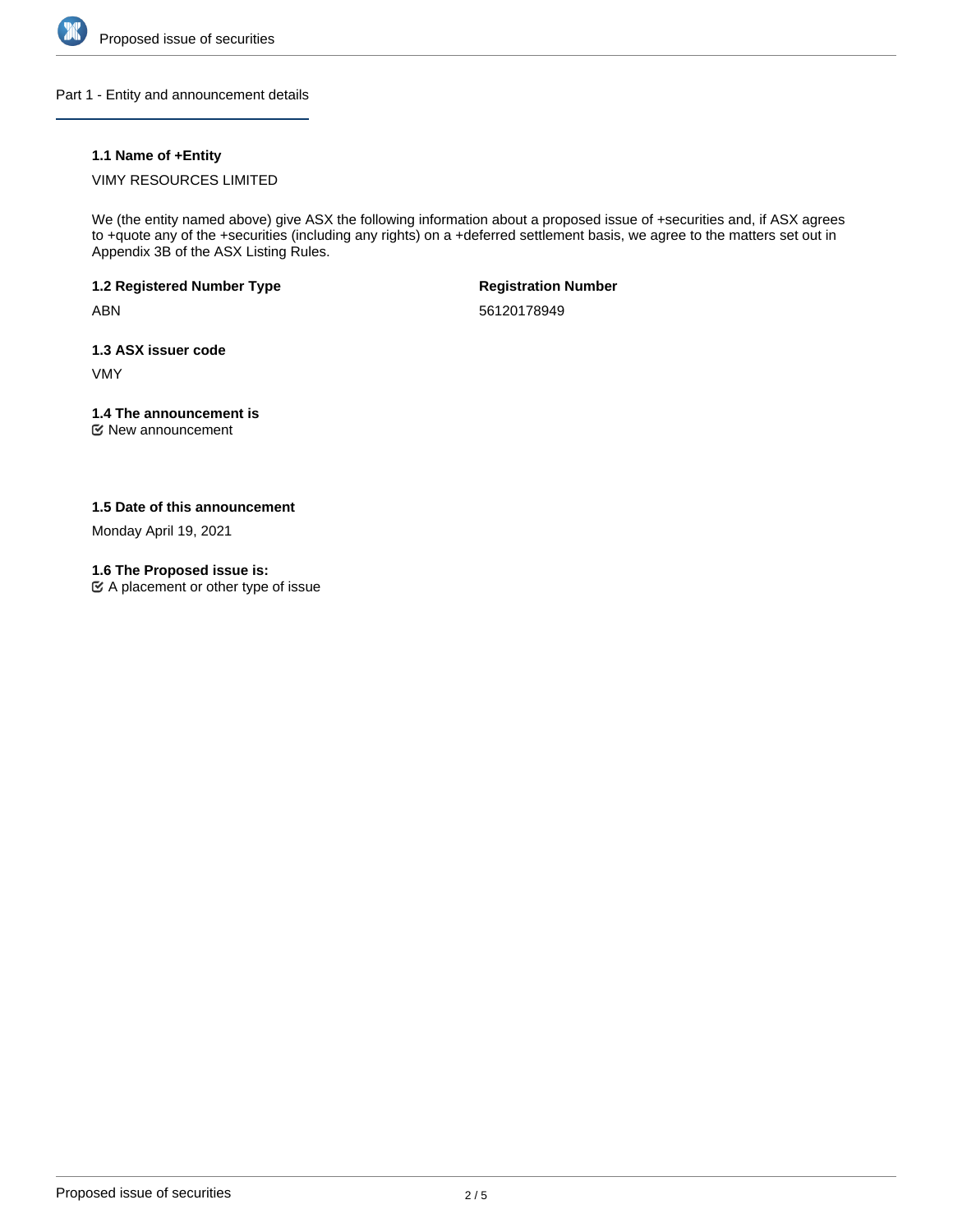

Part 7 - Details of proposed placement or other issue

Part 7A - Conditions

**7A.1 - Are any of the following approvals required for the placement or other type of issue?**

- **+Security holder approval**
- **Court approval**
- **Lodgement of court order with +ASIC**
- **ACCC approval**
- **FIRB approval**
- **Another approval/condition external to the entity**

No

Part 7B - Issue details

**Is the proposed security a 'New class' (+securities in a class that is not yet quoted or recorded by ASX) or an 'Existing class' (additional securities in a class that is already quoted or recorded by ASX)?** Existing class

**Will the proposed issue of this +security include an offer of attaching +securities?** No

Details of +securities proposed to be issued

**ASX +security code and description**

VMY : ORDINARY FULLY PAID

#### **Number of +securities proposed to be issued**

168,181,818

**Offer price details**

**Are the +securities proposed to be issued being issued for a cash consideration?** Yes

**In what currency is the cash consideration being paid?**

**What is the issue price per +security?** AUD 0.11000

AUD - Australian Dollar

**Will these +securities rank equally in all respects from their issue date with the existing issued +securities in that class?** Yes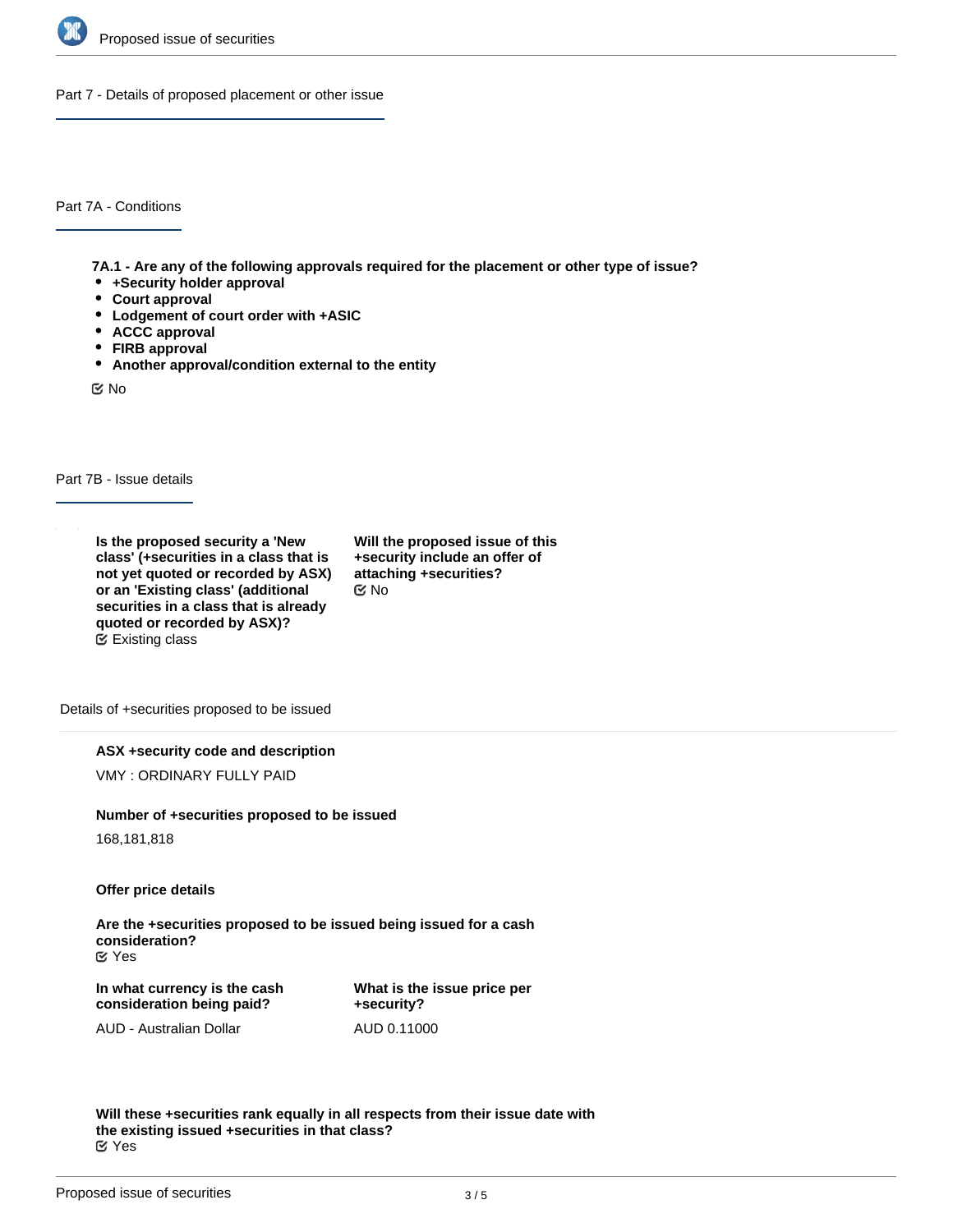

Part 7C - Timetable

#### **7C.1 Proposed +issue date**

Tuesday April 27, 2021

Part 7D - Listing Rule requirements

**7D.1 Has the entity obtained, or is it obtaining, +security holder approval for the entire issue under listing rule 7.1?** No

**7D.1b Are any of the +securities proposed to be issued without +security holder approval using the entity's 15% placement capacity under listing rule 7.1?** Yes

**7D.1b ( i ) How many +securities are proposed to be issued without security holder approval using the entity's 15% placement capacity under listing rule 7.1?**

91981818

**7D.1c Are any of the +securities proposed to be issued without +security holder approval using the entity's additional 10% placement capacity under listing rule 7.1A (if applicable)?** Yes

**7D.1c ( i ) How many +securities are proposed to be issued without +security holder approval using the entity's additional 10% placement capacity under listing rule 7.1A?**

76200000

**7D.1c ( ii ) Please explain why the entity has chosen to do a placement rather than a +pro rata issue or an offer under a +security purchase plan in which existing ordinary +security holders would have been eligible to participate**

We have also announced a Share Purchase plan on the same date

**7D.2 Is a party referred to in listing rule 10.11 participating in the proposed issue?** No

**7D.3 Will any of the +securities to be issued be +restricted securities for the purposes of the listing rules?** No

**7D.4 Will any of the +securities to be issued be subject to +voluntary escrow? K** No

Part 7E - Fees and expenses

**7E.1 Will there be a lead manager or broker to the proposed issue?** Yes